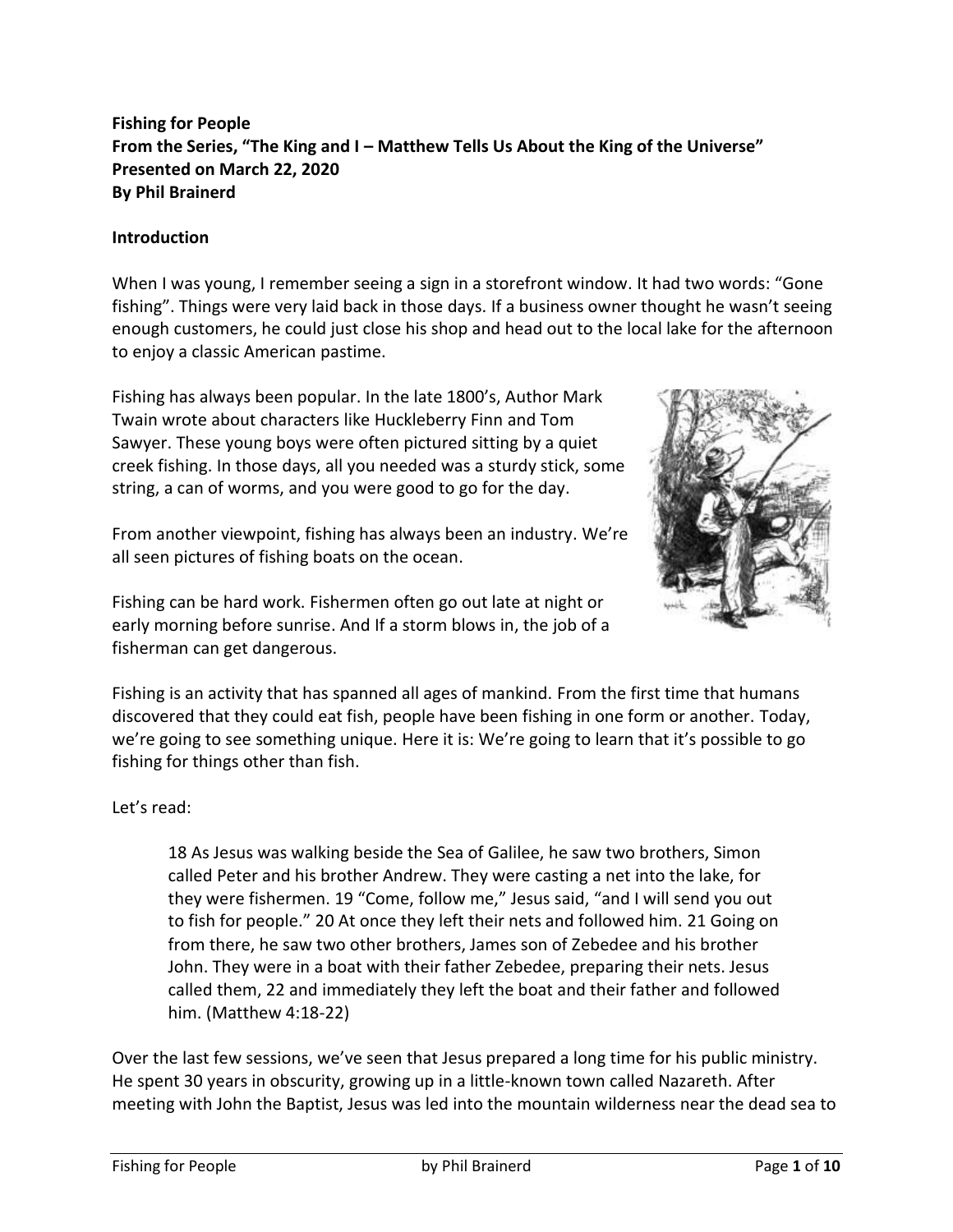be tempted by the Devil. Then, he moved to the northern region of Israel called Galilee and positioned himself in a large population center on the northwest edge of the sea of Galilee.

All of this was to prepare Jesus for his mission. He's now ready to begin to begin that mission. At the close of our last session, we learned the first thing that Jesus did.

From that time on Jesus began to preach, "Repent, for the kingdom of heaven has come near." (Mathew 4:17)

The first thing Jesus did to begin his mission was preach. He proclaimed a message. We learn something from this: *For Jesus, one of the most important parts of his mission was a message.* Think mission and message. At this point, the message is this: The kingdom has come near, and there's something people need to do to enter the kingdom. They need to repent. As we study the life of Jesus in Matthew's book, we'll learn that this message will expand.

- Jesus will tell people more about the kingdom.
- He'll tell them about his place in it.
- And he'll tell them about their place in it.

For Jesus, the start of his mission was a message. That was the first thing Jesus did in his public ministry.

Here's a really important question: What's the *second* thing Jesus did? Here it is: We just read in the opening passage that Jesus commanded a small group of men to follow him. He gives this command to two pairs of brothers: Peter and Andrew, James and John. Three of these four men will form the core of a group later known as "The Twelve Apostles".

Here we see another important point: *Jesus always intended for his mission to be carried on by others.* At the close of Matthew's book, Jesus tells his followers to make disciples of all nations (Matthew 28:19). Add to that: At the beginning of the book of Acts, Luke tells us that Jesus then ascended into heaven (Acts 1:9).

Jesus could have stayed around forever and preached the message himself. He didn't do that. Instead, he chose twelve men and taught them how to carry on his mission. Those twelve men taught others. Over centuries, the others taught more. Two thousand years later, the message has come to us. *It is now our mission to share that message - To share the Gospel of Jesus Christ.*

In our session today, we're going to concentrate on two questions:

First, what is the message?

- What is the Gospel of Jesus Christ?

Second, what does it take to be part of this great mission?

- We'll see that when we look at these four men

Let's go.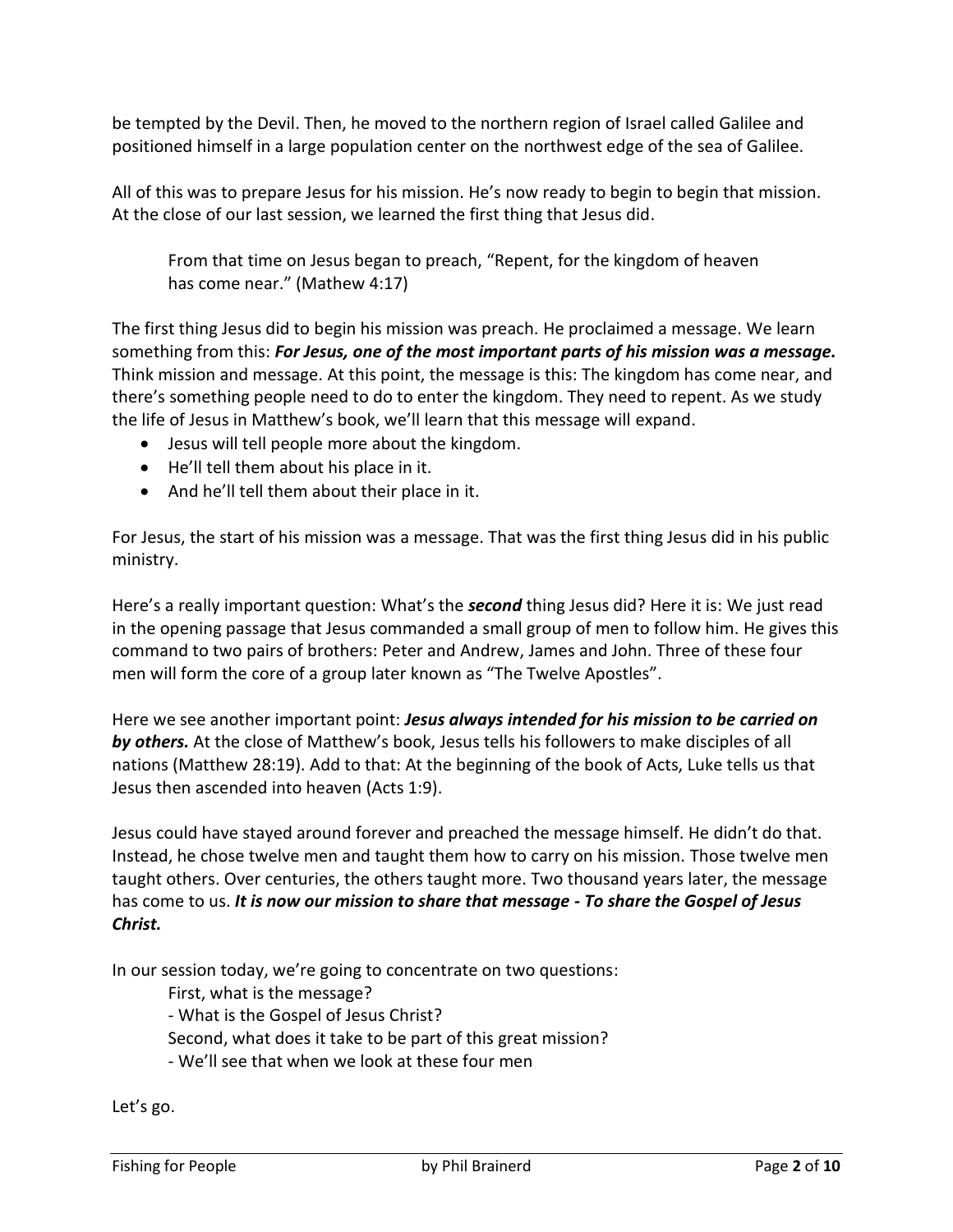## **I. What is the Gospel of Jesus Christ?**

The Apostle Paul gives us the most concise statement of the Gospel in I Corinthians 15. To many of our readers today, this is familiar. If that's the case, I'm going to ask you to hang in. This part will be relatively short. Then we'll move on to part two; the second question. I'll explain in a bit why I'm putting this first.

1 Now I would remind you, brothers, of the gospel I preached to you, which you received, in which you stand, 2 and by which you are being saved, if you hold fast to the word I preached to you—unless you believed in vain. (I Corinthians 15:1-2)

So Paul says, "This is the Gospel – I'm going to remind you all what it is". Then he goes on to explain:

3 For I delivered to you as of first importance what I also received: that Christ died for our sins in accordance with the Scriptures, 4 that he was buried, that he was raised on the third day in accordance with the Scriptures, (I Corinthians 15:3-4)

Based on what we just read, the Gospel message has 4 parts.

- 1) Christ died for our sins.
- 2) This was predicted in the Scriptures.
- 3) Jesus rose again he was resurrected from the dead.
- 4) We need to receive this message.

Paul said at the beginning of the passage we just read that his friends, the Corinthians, *received* the message. They believed it. This last part is very important. In another place (Ephesians 2:8- 9), Paul said that salvation is a gift: a free gift. We don't work for it.

As I said, many of our readers today are familiar with this. But maybe some aren't? For those people, I'm going to ask: Would you like to learn how you can receive eternal life through Jesus Christ? Please contact us. Visit our web site: [https://www.trinityteaneck.org/.](https://www.trinityteaneck.org/) You can learn how to contact us there. We'd love to explain all this to you.

This is why I'm putting this explanation of the Gospel first: In the second part of our study today, we're going to talk about things that involve effort. If I waited until the end of our discussion to invite people to follow Christ, they might become confused. They might think that salvation is something you must work for. This is one of the most important parts of the Christian story. We learn of God's love and his gift of Jesus Christ to mankind. When we receive the free gift of God, our hearts are changed. Hopefully, we then want to share what we've learned with others. We can't help ourselves.

Now that we understand this, we're ready to move on to the second question: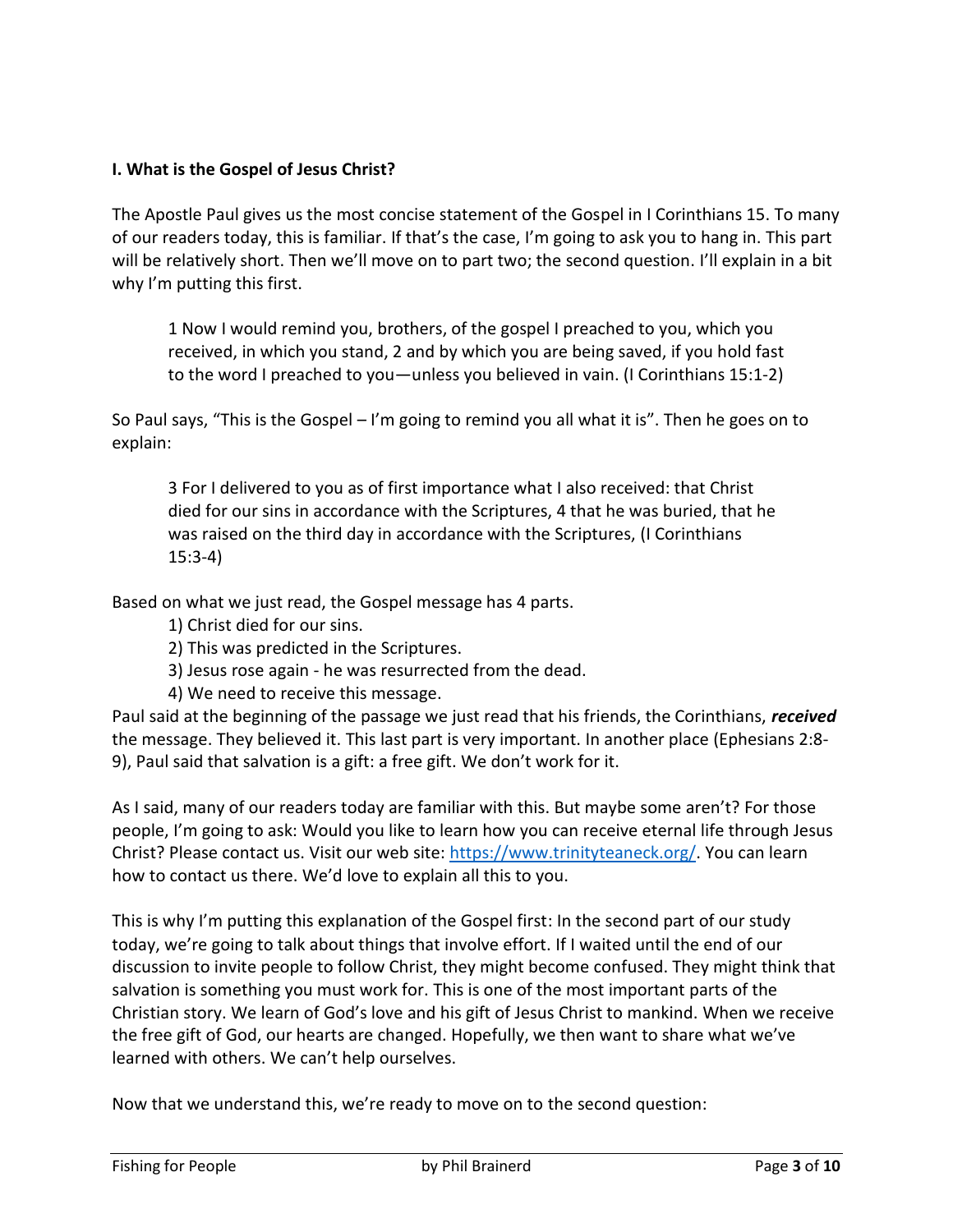## **II. What does it take to be part of this great mission?**

Now, we can't talk about everything in one session. As I said, what we will do is look at these four men. We'll see what made them unique.

We've said three of these four men formed a special core group. Those were Peter, John, and James. Later, there were times when Jesus allowed this group to see things that the other members of the twelve did not. For example, on one occasion Jesus took Peter, John and James up on a mountain. We're told this small group was alone. There on the mountain, the three men saw what's known as the "Transfiguration" of Jesus. The face of Jesus shined like the sun. Moses and Elijah spoke with him. It was an amazing picture of what Jesus would become after he ascended into heaven. We'll learn more about that event in Matthew 17. For now, it's important to know that for some reason, Jesus only shared this with three of the four men we're discussing today. He didn't share this with the whole group of 12 men. Things like this occurred on a number of occasions. After Jesus went up into heaven, these men became key leaders of the Twelve Apostles.

So again, what did Jesus see in these men that made him choose them for such an important role? Let's dig into our passage to find out.

18 As Jesus was walking beside the Sea of Galilee, he saw two brothers, Simon called Peter and his brother Andrew. They were casting a net into the lake, for they were fishermen. 19 "Come, follow me," Jesus said, "and I will send you out to fish for people." (Matthew 4:18-19)

What was unique about these men? We're told they were fishermen. What would make a fisherman the best candidate to lead the apostles of Jesus and from there the early church?

Let me suggest a few things. First and foremost, fishermen have a focus. Are you taking notes? Here it is: Fishermen catch fish. OK. That sounds a bit obvious, doesn't it? On the other hand, maybe not so much.

Let's think about this. What does it take to catch fish? You see, there's a whole mindset that goes with catching fish.

#### **A. Fishing involves discomfort.**

Fish live somewhere. They live in water. So, if you want to catch fish, you have to go either near or into water. If you do that, sooner or later, you'll get wet. If you like being dry, fishing isn't for you. Next, water tends to be colder than dry land. So, if you like to be warm and dry, fishing isn't for you. Also, most of the fish that people like to eat come out at times other than when people like to be awake. So, fishing often means begin out late at night or early in the morning, before sunrise. Now, some fish can be caught in the daytime. In that case, the fisherman has the sun beating down on him. There's not a lot of shade out on the water. Sometimes, when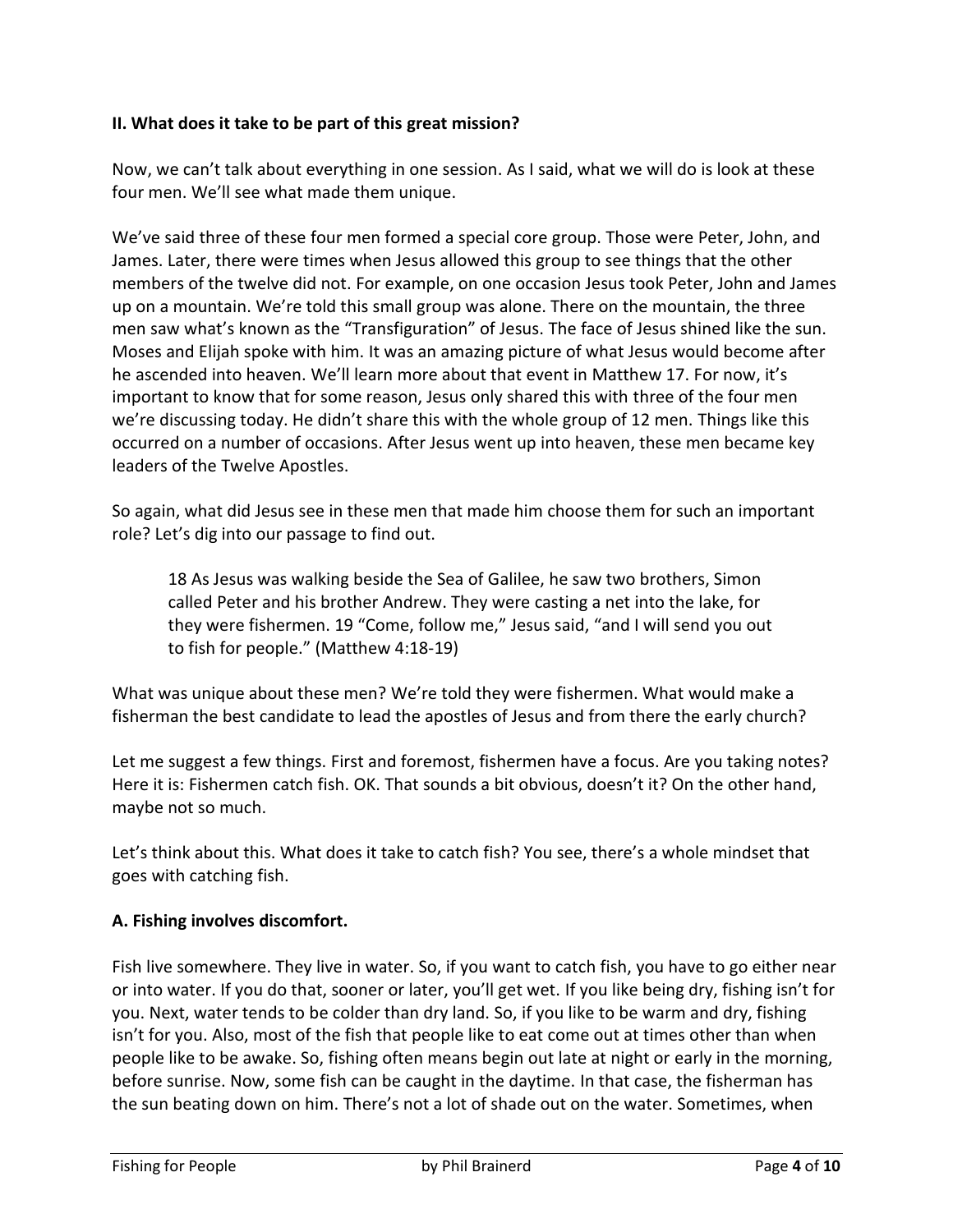you're out on the water, a storm comes along. Now, fishing has gotten dangerous. The list goes on. Fishing is full of things that make life uncomfortable. So, if you want to be comfortable, safe, warm, and dry, fishing isn't for you.

As we said, the mission of Jesus started with a message. But it also involves other things. Things that, to put it mildly, make life difficult and uncomfortable. Jesus needed people who would understand that. If we want to be part of the great mission, we need to understand that, too.

## **B. Fishing involves an action**

In this case, Peter and Andrew were casting a net into the water. Consider this:

- Fishermen cast a net.
- They haul the net back.
- The net catches fish.

We just learned that Jesus started his mission with a message. He proclaimed that message. Another way to look at this is to say that Jesus cast out words. People heard the words, and some responded. In the same way that a net brings in fish, the words brought in people. They responded by believing and coming to Jesus. So, preaching the Gospel looks in some ways like casting a net.

Jesus apparently needed people who understood this core idea. His mission involves casting out or sending out a message. If we want to be part of the great mission, we need to understand this, too.

#### **C. Fishing involves perseverance.**

Sometimes, when fishermen cast out their net, they don't catch any fish. That's disappointing. Do you know what fishermen do next? They try again. They cast out the net again. They keep trying until they catch some fish. Sometimes, a given area is unproductive. So, the fishermen move on to another area. And they try there. This goes on for a long time.

Jesus apparently needed people who understood the need for perseverance. If we want to be part of the great mission, we need to understand this, too.

#### **D. Fishing involves knowledge and skill.**

Certain fish swim near the shore. Those were the kind that Peter and Andrew were looking for on this particular day. Others are found in deep water. You need a boat for those. In a body of water like the sea of Galilee, different fish are found in different areas.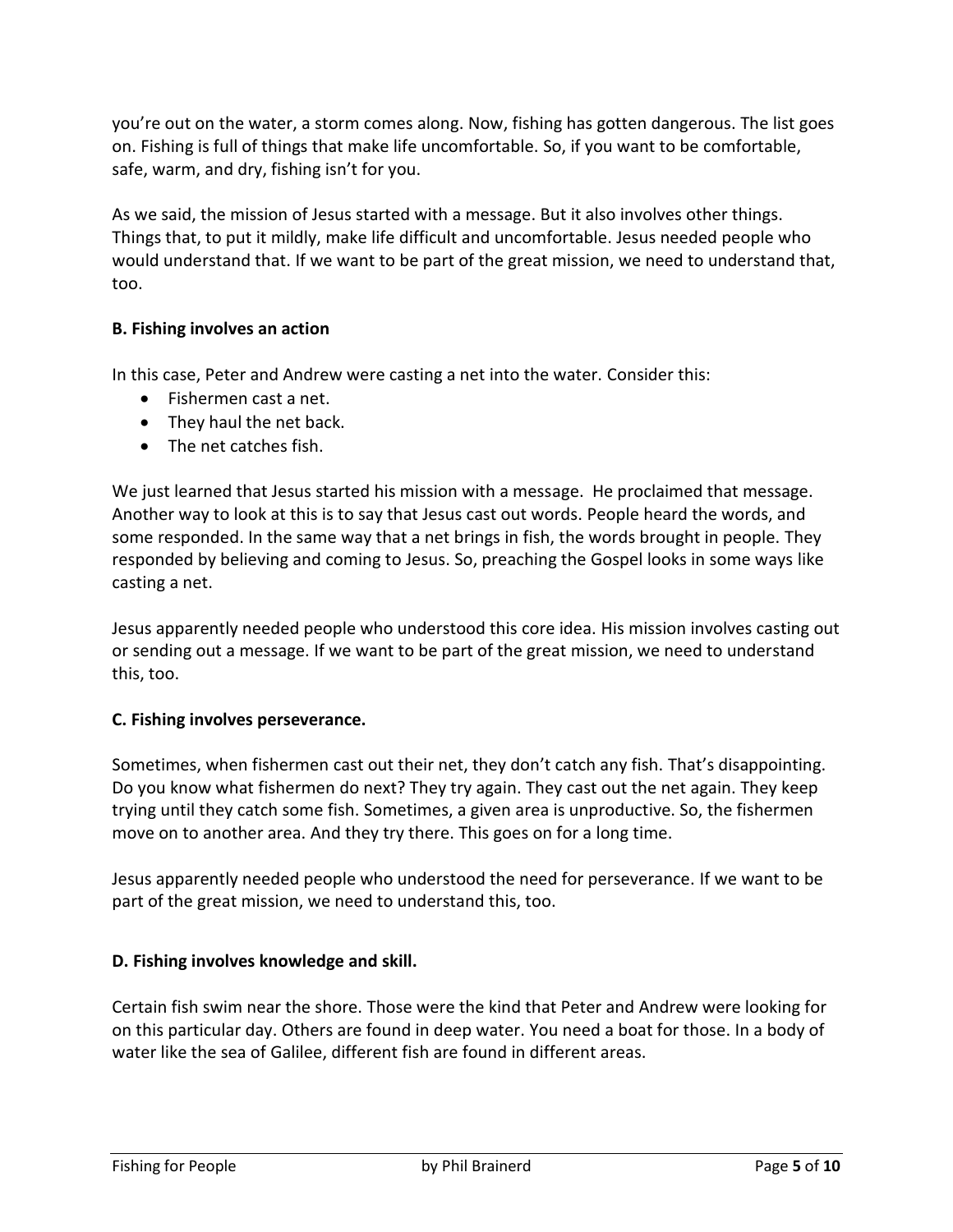If you're fishing with a net, you get certain kind of fish. When you make a net, the net has to be the right kind, with the right size. If the grid in the net is too small, the net will be too heavy. If the grid in the net is too large, fish will escape.

In some cases, fish require bait. You have to know what kind of bait to use to attract those fish. If you like to eat a certain kind of food, it doesn't mean that fish will like to eat that food. Imagine a person eating an apple, enjoying the apple, and then assuming all fish want to eat apples, too.

To be a good fisherman, you have to be knowledgeable and flexible. If you want to be a good fisherman, you have to *learn* how to fish. *Jesus apparently wanted people who were willing to learn.* If we want to be part of the great mission, we need to understand this, too. Stubborn people who don't think they need to learn anything have no place on this team.

## **E. Fishing involves a customer.**

Whatever a fisherman catches, he has to sell to someone. This is the difference between an amateur and a professional fisherman. For the amateur, if you fish for an hour or fish all afternoon, what matters most is that you've spent time out in nature. It's quiet; it's peaceful. If you catch a fish, that's great. If you don't, well, you had a good time.

The professional doesn't have that option. He brings what he catches to his customers.

The first of this group to demonstrate that was Andrew. We learn about this in John chapter one. Let read about that:

35 The next day John was there again with two of his disciples. (John 1:35)

Here, we're talking about John the Baptist. He had disciples, people who followed him and his teaching. He's with two of them. One, we'll find in a minute, is Andrew. Many think the other is John, whom we read about in the passage we're studying today.

36 When he saw Jesus passing by, he said, "Look, the Lamb of God!" 37 When the two disciples heard him say this, they followed Jesus. 38 Turning around, Jesus saw them following and asked, "What do you want?" They said, "Rabbi" (which means "Teacher"), "where are you staying?" 39 "Come," he replied, "and you will see." So they went and saw where he was staying, and they spent that day with him. It was about four in the afternoon. 40 Andrew, Simon Peter's brother, was one of the two who heard what John had said and who had followed Jesus. 41 The first thing Andrew did was to find his brother Simon and tell him, "We have found the Messiah" (that is, the Christ). 42 And he brought him to Jesus. Jesus looked at him and said, "You are Simon son of John. You will be called Cephas" (which, when translated, is Peter). (John 1:36-42)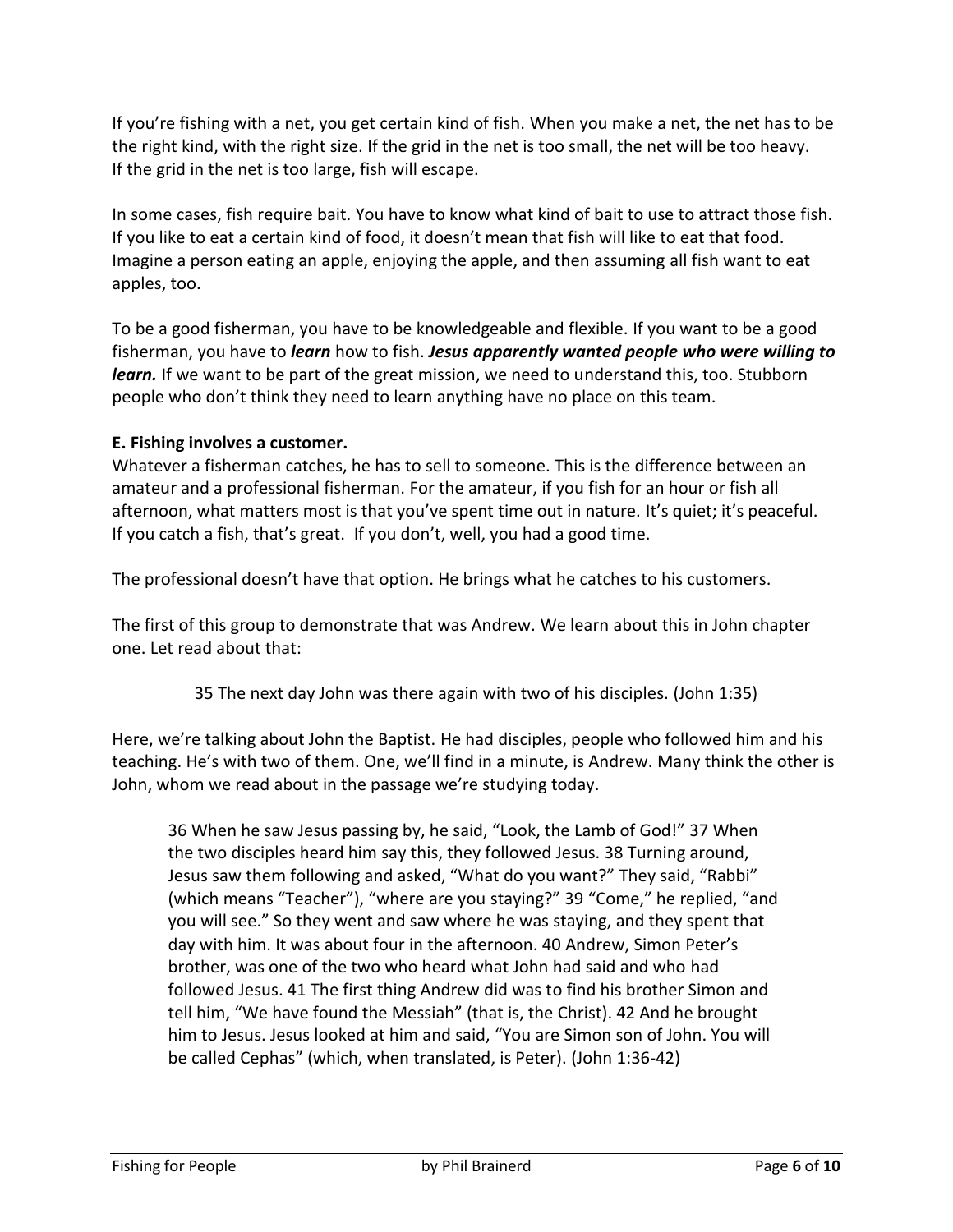So, Andrew was a disciple of John the Baptist. When Jesus walked by, John pointed to him and said, "He's the one – He's the Messiah". Andrew responded by spending time with Jesus. After he met Jesus, what did he do? He immediate told someone. He told his brother Simon and brought him to Jesus. Jesus later gave Simon a new name, "Peter".

Here's an interesting point: Jesus was a carpenter. Of his twelve apostles, none were carpenters. If Jesus was a carpenter, wouldn't you think that Jesus would choose more carpenters? And if not carpenters, why did Jesus start with fishermen?

You see, it's in the *focus* of these jobs. A carpenter *makes* things. They make those things out of wood. The carpenter takes a block of wood and uses saws and carving tools and hammers. He uses those tools to make the finished product. A fisherman, on the other hand, *finds* things. Once he finds those things, he hands them off to someone else.

In our passage, we read that Jesus commanded four men to follow him. He said, "Come, follow me," … "and I will send you out to fish for people." We mentioned that some translations say, "I will make you into fishers of men". The word that Matthew uses here can mean "Make" or "send out". That's why we see the two translations. They're both good. At times like this, the New International Version, or NIV, likes to look at the effect of what was said. That's why they chose to translate the word as "send". That's one meaning of the word, and that's certainly going to be what Jesus will eventually do.

However, I prefer the translation "Make you fishers of men", because that's what a carpenter does. He makes things. This is important, because it involves the way we participate in the action of the Gospel. Like fishermen who cast out a net, we cast out words. Those words are the message of the Gospel. When people respond, it's not our job to change them into something. We bring them to Jesus. We teach them what Jesus said. Jesus then works in their lives with his Holy spirit to change them. Perhaps this is why Jesus, a carpenter, chose four fishermen to form the core of his leadership team, the Twelve Apostles.

Jesus spent 30 years preparing for ministry. Part of that preparation was learning the career of carpentry. God prepared these four men to serve as leaders in the early church. Part of that preparation involved learning the career of fishing.

If we want to be part of the great mission, we need to understand this: *Jesus wants to make us into people who go fishing for other people.*

There are just a few more things. It turns out that this particular group of fishermen had even more qualities that made Jesus choose them.

Let's read again: "Come, follow me," Jesus said, "and I will send you out to fish for people." 20 At once they left their nets and followed him. (Matthew 4:19)

What additional quality did these men have? *They were available.*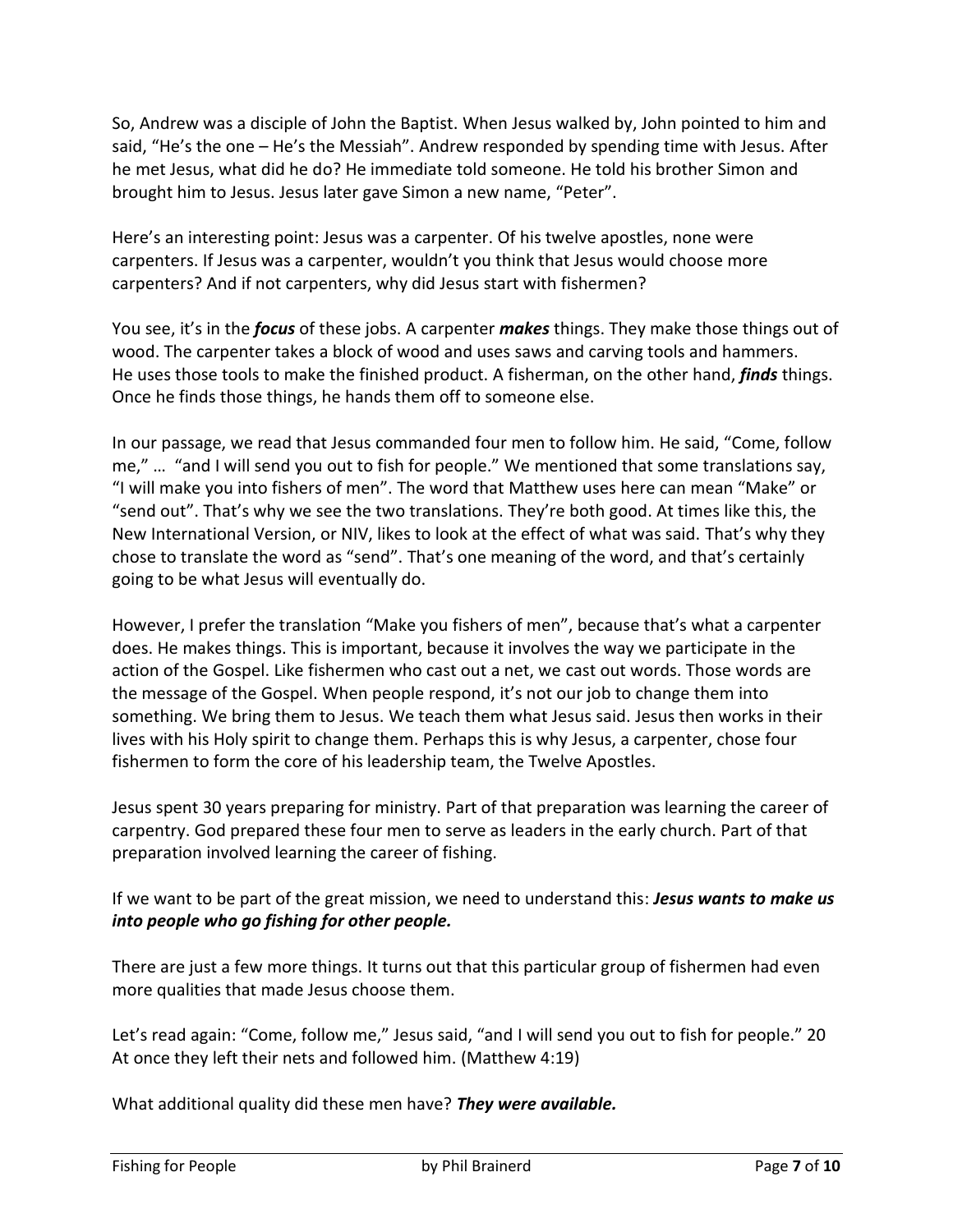#### **Being Available**

Back in those days, when a great teacher invited someone to follow them, it meant something. It meant leaving behind whatever else a person might be doing in order to totally immerse themselves in the teaching of the master.

Jesus didn't invite: He commanded: "Come, follow me". How did Peter and Andrew respond? We're told that they *immediately* left their nets to follow Jesus. "At Once". Jesus didn't have to negotiate. Jesus certainly didn't have to beg. He commanded, "come", and these men immediately left their careers to follow Jesus.

This became even greater when Jesus calls James and John. Let's read about that:

21 Going on from there, he saw two other brothers, James son of Zebedee and his brother John. They were in a boat with their father Zebedee, preparing their nets. Jesus called them, 22 and immediately they left the boat and their father and followed him. (Matthew 4:21-22

In Luke 5, we're told that these four men knew each other before this episode. In fact, the men are partners. Apparently, they're partners in something of considerable size. When Matthew introduces us to James and John, they're in a boat with their father. Owning a boat was no small thing at this time. Boats were expensive. When Mark tells this story, he mentions hired servants (Mark 1:19-20). It seems James and John managed other workers. So, these weren't just average workers. These were successful businessmen with a large business.

On top of this James and John are with their father. They're not just commanded to leave a successful business. *They're leaving their father.* And yet, Matthew tells us that these men immediately left the boat and their father to follow Jesus.

These men were not only available, they were willing to give up a great deal to follow the call of Jesus.

This is another amazing story. Let's pull this all together.

#### **Conclusion**

Jesus, after preparing for 30 years, was ready to begin his mission. We've learned that his mission involved a message: The Gospel. The first thing Jesus did as he began his mission was to proclaim this message.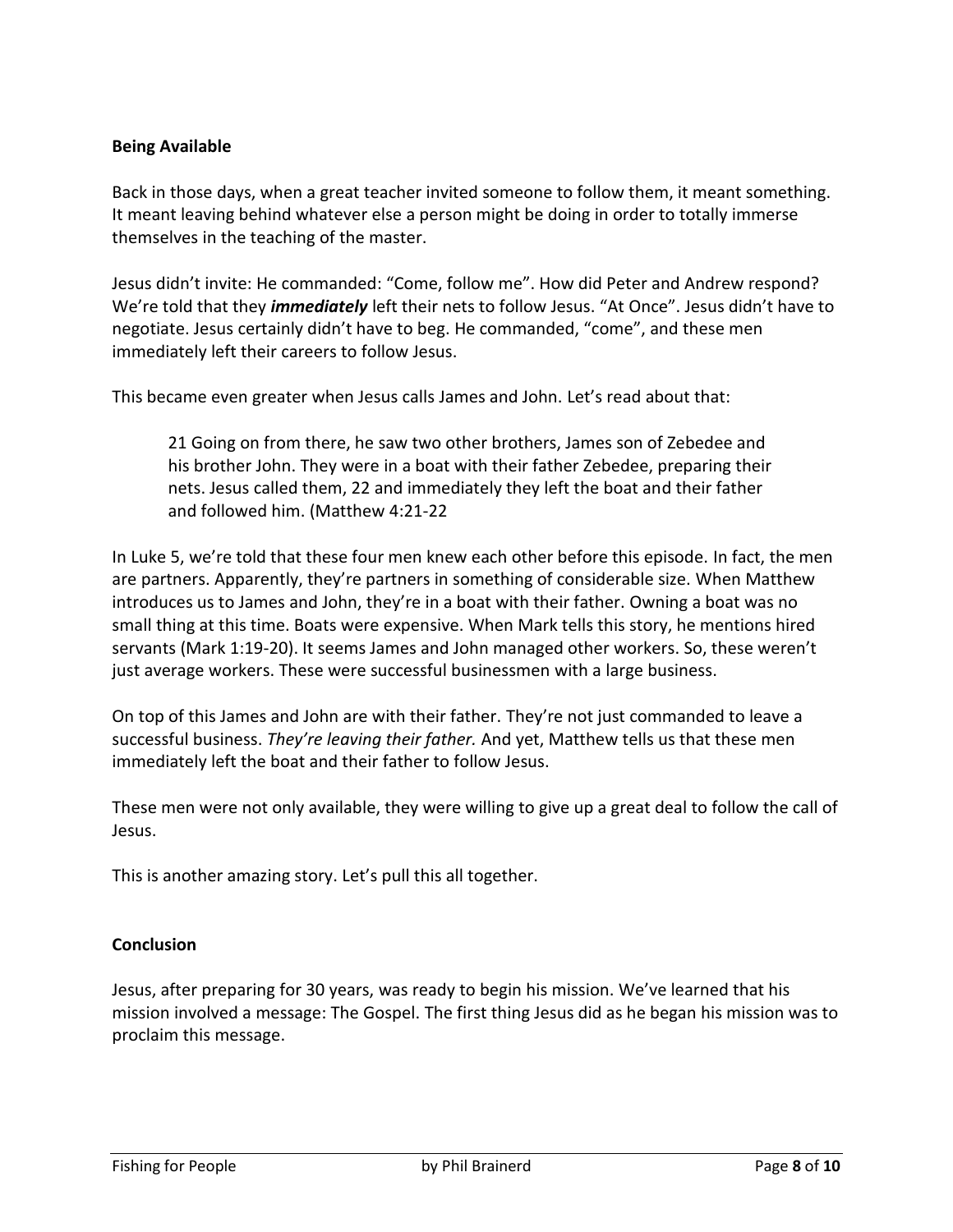Next, Jesus called four men. We learned from this that Jesus always intended for his mission to be carried on by others. Others would spread the message of the Gospel after Jesus went up into heaven. Because of a lot of faithful people over 2000 years, the message has come to us. It's now our mission to proclaim that message.

We've met four men, Peter and Andrew, James and John. Jesus believed that these men were qualified to become the core of his leadership team; the Twelve Apostles. Jesus prepared for his mission, among other things, by learning how to be a carpenter. These men were prepared, among other things, by learning how to be fishermen.

They had a number of qualifications. The last thing we learned about them was the fact that they were available. They were willing to leave their careers, successful careers, to go through the training they would need to become leaders of the early church.

Having learned all this, before we close, we need to ask just one more question.

#### **Does Jesus command everyone to leave their careers to follow him?**

I'm going to give a personal opinion here. I believe the answer is, no, Jesus doesn't call everyone to leave their careers to follow him. Let me give an example. Later, in Matthew 8, we'll meet a man who is called only by his title: Centurion. A centurion was a military leader who commanded a large group of soldiers. They made a lot more money than the average foot soldier. Jesus was very impressed with this man. In particular, Jesus was impressed with this man's faith. This stands out because the Centurion wasn't Jewish; he was a Roman. Jesus said this: "Truly I tell you, I have not found anyone in Israel with such great faith." (Matthew 8:10) And yet, even though he was impressed with this man's faith, Jesus didn't tell the Centurion to stop being a military man. So, not everyone is called to leave their careers.

However, I believe in two things. First, I believe that *some people* are in fact called to leadership. Some of these people are called to leave behind other career options. As we study Matthew's book together, we'll learn more about what that looks like.

Secondly, although not everyone is called to be a leader, everyone is called to *something*. The Apostle Paul taught that everyone who receives Christ is given at least one spiritual gift. This is an ability to contribute to the life of the Church. Everyone is encouraged to find their gift and use it for God's glory. *If we don't use our gifts, the church is weaker because of it.*

Certainly, everyone is called to be a disciple. You can be a disciple of Christ and still be a butcher, a baker, or a candle-stick maker. You can always learn about Jesus.

Here's a simple formula. The more you're willing to give to learn about Jesus, the more you're willing to obey when he calls, the more of him you will get. *And what you get will last for eternity.* This formula has an opposite: The less you're willing to give to learn about Jesus, the less you follow when he calls, the less of him you will get.